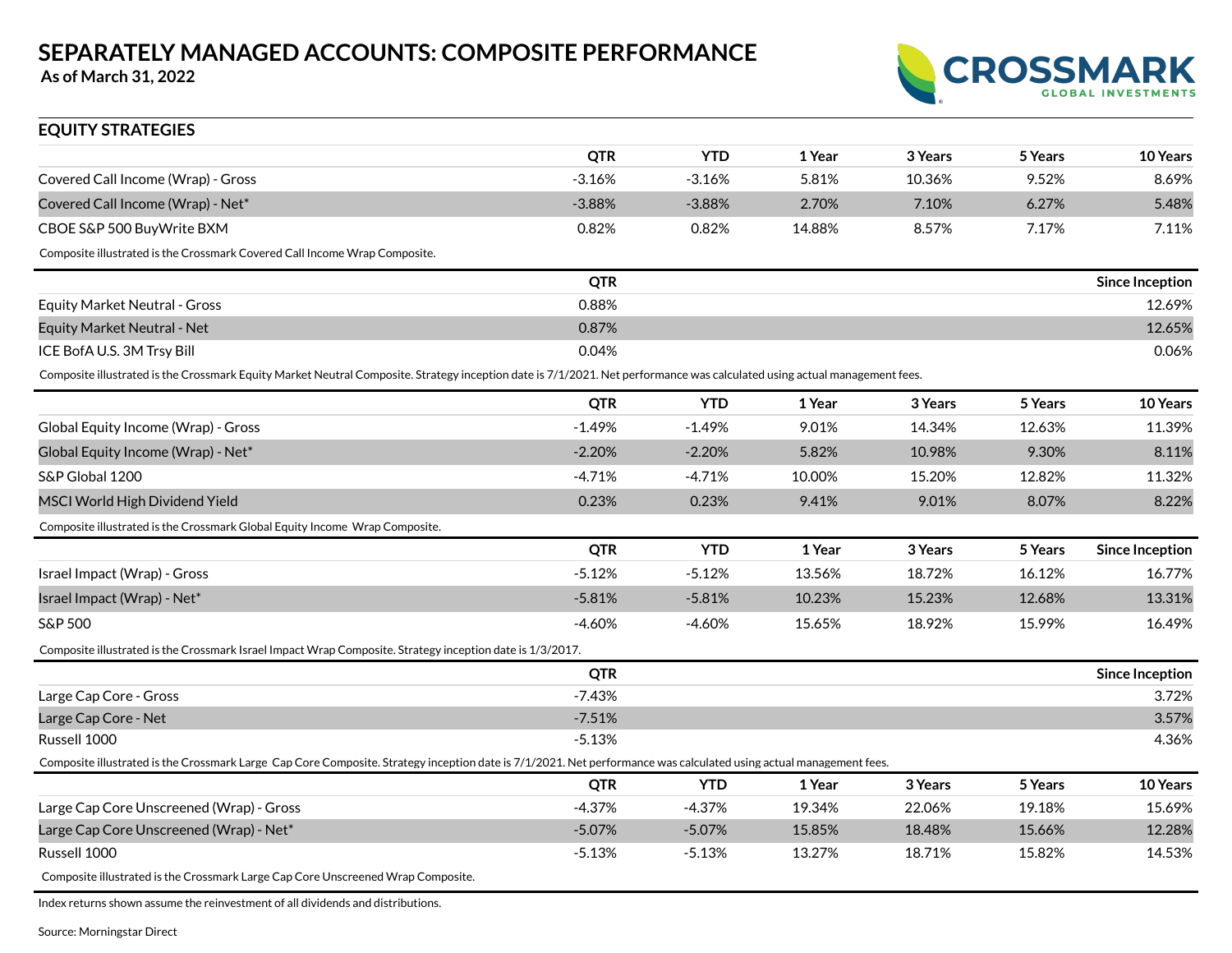**As of March 31, 2022**



### **EQUITY STRATEGIES**

|                                               | <b>QTR</b> | <b>Since Inception</b> |
|-----------------------------------------------|------------|------------------------|
| Large Cap Core Unscreened Diversified - Gross | $-4.30%$   | 4.13%                  |
| Large Cap Core Unscreened Diversified - Net   | $-4.31%$   | 4.10%                  |
| Russell 1000                                  | $-5.13%$   | 4.36%                  |

Composite illustrated is the Crossmark Large Cap Core Unscreened Diversified Composite. Strategy inception date is 7/1/2021. Net performance was calculated using actual management fees.

|                          | <b>QTR</b> | <b>Since Inception</b> |
|--------------------------|------------|------------------------|
| Large Cap Growth - Gross | $-8.78%$   | 2.81%                  |
| Large Cap Growth - Net   | $-8.83%$   | 2.73%                  |
| Russell 1000 Growth      | $-9.04%$   | 2.72%                  |

Composite illustrated is the Crossmark Large Cap Growth Composite. Strategy inception date is 7/1/2021. Net performance was calculated using actual management fees.

|                         | <b>QTR</b> | <b>Since Inception</b> |
|-------------------------|------------|------------------------|
| Large Cap Value - Gross | $-2.43%$   | 2.79%                  |
| Large Cap Value - Net   | $-2.48%$   | 2.70%                  |
| Russell 1000 Value      | $-0.74%$   | 6.14%                  |

Composite illustrated is the Crossmark Large Cap Value Composite. Strategy inception date is 7/1/2021. Net performance was calculated using actual management fees.

|                                 | <b>QTR</b> | <b>Since Inception</b> |
|---------------------------------|------------|------------------------|
| Small Cap Growth (Wrap) - Gross | $-9.25%$   | -11.26%                |
| Small Cap Growth (Wrap) - Net*  | $-9.91%$   | $-13.25%$              |
| Russell 2000 Growth             | $-12.63\%$ | $-17.56\%$             |

Composite illustrated is the Crossmark Small Cap Growth Wrap Composite. Strategy inception date is 7/1/2021.

#### **BALANCED STRATEGIES**

|                                         | QTR      | YTD       | 1 Year | 3 Years | 5 Years | <b>10 Years</b> |
|-----------------------------------------|----------|-----------|--------|---------|---------|-----------------|
| Balanced Core (Wrap) - Gross            | $-4.27%$ | -4.27%    | 8.49%  | 12.46%  | 11.15%  | 9.49%           |
| Balanced Core (Wrap) - Net <sup>*</sup> | $-4.99%$ | $-4.99\%$ | 5.29%  | 9.14%   | 7.87%   | 6.25%           |
| 50/50 Custom Benchmark                  | $-5.67%$ | -5.67%    | 4.57%  | 10.58%  | 9.30%   | 8.61%           |

Composite illustrated is the Crossmark Balanced Core Wrap Composite. The 50/50 Custom Benchmark is comprised of 50% Russell 1000 Index and 50% Bloomberg U.S. Government/Credit Index.

Index returns shown assume the reinvestment of all dividends and distributions.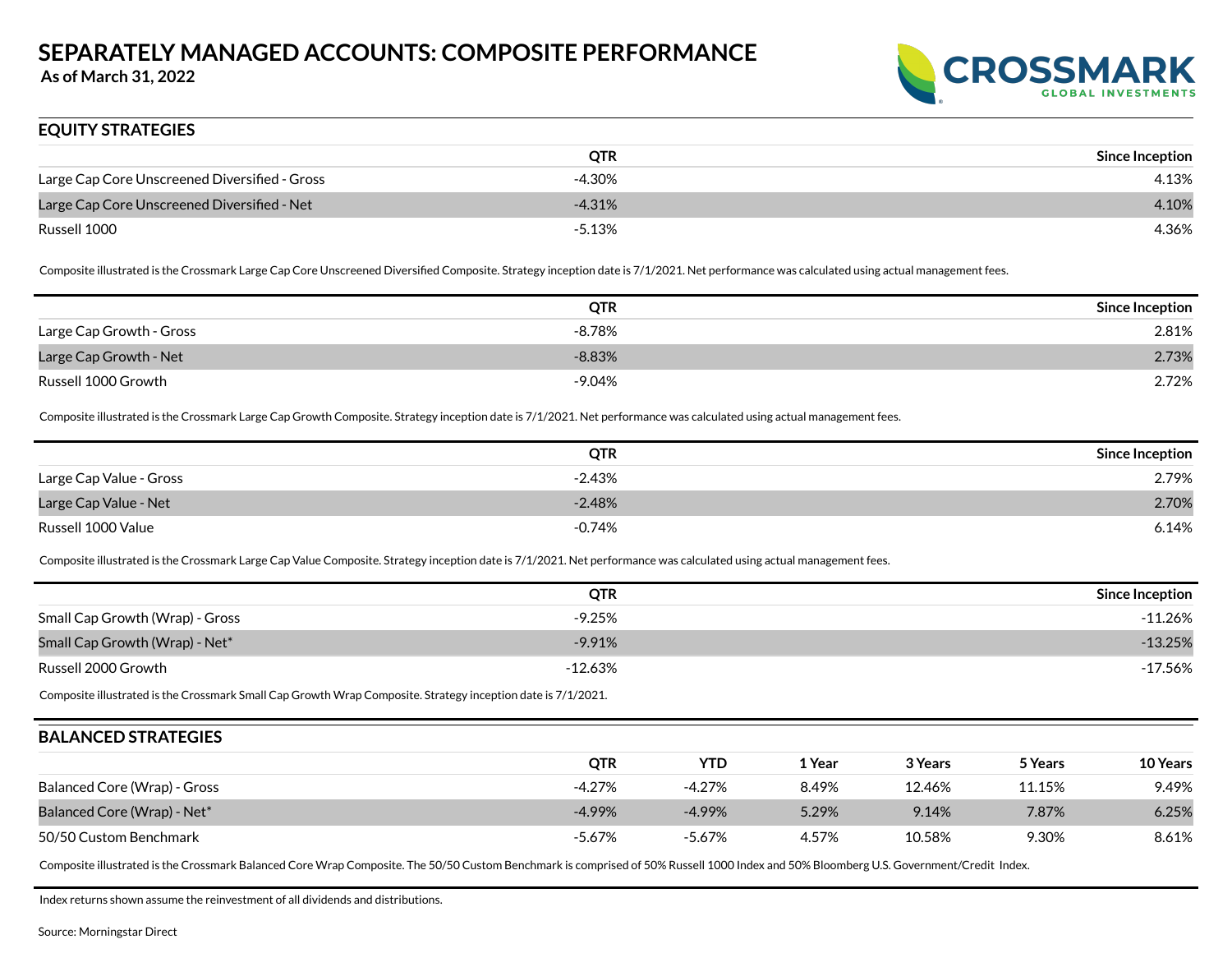**As of March 31, 2022**



| <b>FIXED INCOME</b>                                                                                                                                                                |            |            |          |          |          |                        |
|------------------------------------------------------------------------------------------------------------------------------------------------------------------------------------|------------|------------|----------|----------|----------|------------------------|
|                                                                                                                                                                                    | <b>QTR</b> | <b>YTD</b> | 1 Year   | 3 Years  | 5 Years  | 10 Years               |
| Core Fixed Income (Wrap) - Gross                                                                                                                                                   | $-4.20%$   | $-4.20%$   | $-3.36%$ | 1.97%    | 2.16%    | 2.36%                  |
| Core Fixed Income (Wrap) - Net*                                                                                                                                                    | $-4.93%$   | $-4.93%$   | $-6.24%$ | $-1.06%$ | $-0.87%$ | $-0.68%$               |
| Bloomberg U.S. Govt/Credit                                                                                                                                                         | $-6.33%$   | $-6.33%$   | $-3.85%$ | 2.12%    | 2.44%    | 2.45%                  |
| Composite illustrated is the Crossmark Core Fixed Income Wrap Composite.                                                                                                           |            |            |          |          |          |                        |
|                                                                                                                                                                                    | <b>QTR</b> | <b>YTD</b> | 1 Year   | 3 Years  | 5 Years  | 10 Years               |
| Corporate Fixed Income (Wrap) - Gross                                                                                                                                              | $-5.29%$   | $-5.29%$   | $-4.01%$ | 2.04%    | 2.36%    | 2.60%                  |
| Corporate Fixed Income (Wrap) - Net*                                                                                                                                               | $-6.01%$   | $-6.01%$   | $-6.87%$ | $-1.00%$ | $-0.69%$ | $-0.44%$               |
| BofA Merrill Lynch U.S. Corporate Master Index                                                                                                                                     | -7.74%     | -7.74%     | $-4.31%$ | 2.97%    | 3.31%    | 3.67%                  |
| Composite illustrated is the Crossmark Corporate Fixed Income Wrap Composite.                                                                                                      |            |            |          |          |          |                        |
|                                                                                                                                                                                    | <b>QTR</b> | <b>YTD</b> | 1 Year   | 3 Years  | 5 Years  | 10 Years               |
| Current Income Portfolio (Wrap) - Gross                                                                                                                                            | $-4.01%$   | $-4.01%$   | $-3.15%$ | 1.67%    | 2.16%    | 2.51%                  |
| Current Income Portfolio (Wrap) - Net*                                                                                                                                             | $-4.74%$   | $-4.74%$   | $-6.03%$ | $-1.35%$ | $-0.87%$ | $-0.53%$               |
| Bloomberg U.S. Govt/Credit Interm                                                                                                                                                  | $-4.51%$   | $-4.51%$   | $-4.10%$ | 1.50%    | 1.81%    | 1.85%                  |
| Composite illustrated is the Crossmark Current Income Portfolio Wrap Composite.                                                                                                    |            |            |          |          |          |                        |
|                                                                                                                                                                                    | <b>QTR</b> | <b>YTD</b> | 1 Year   | 3 Years  | 5 Years  | <b>Since Inception</b> |
| Income Opportunities - Gross                                                                                                                                                       | $-4.82%$   | $-4.82%$   | $-2.23%$ | 1.86%    | 2.38%    | 2.93%                  |
| Income Opportunities - Net                                                                                                                                                         | $-4.86%$   | $-4.86%$   | $-2.38%$ | 1.70%    | 2.21%    | 2.75%                  |
| Bloomberg U.S. Govt/Credit                                                                                                                                                         | $-6.33%$   | $-6.33%$   | $-3.85%$ | 2.12%    | 2.44%    | 2.14%                  |
| Composite illustrated is the Crossmark Income Opportunities Non-Wrap Composite. Strategy inception date is 1/2/2013. Net performance wass calculated using actual management fees. |            |            |          |          |          |                        |
|                                                                                                                                                                                    | <b>QTR</b> | <b>YTD</b> | 1 Year   | 3 Years  | 5 Years  | 10 Years               |
| Intermediate Fixed Income (Wrap) - Gross                                                                                                                                           | $-3.42%$   | $-3.42%$   | $-3.07%$ | 1.20%    | 1.57%    | 1.60%                  |
| Intermediate Fixed Income (Wrap) - Net*                                                                                                                                            | $-4.16%$   | $-4.16%$   | $-5.96%$ | $-1.80%$ | $-1.45%$ | $-1.41%$               |
| Bloomberg U.S. Govt/Credit Interm                                                                                                                                                  | $-4.51%$   | -4.51%     | $-4.10%$ | 1.50%    | 1.81%    | 1.85%                  |
|                                                                                                                                                                                    | <b>QTR</b> | <b>YTD</b> | 1 Year   | 3 Years  | 5 Years  | 10 Years               |
| Municipal Fixed Income (Wrap) - Gross                                                                                                                                              | $-3.24%$   | $-3.24%$   | $-2.41%$ | 0.89%    | 1.34%    | 1.59%                  |
| Municipal Fixed Income (Wrap) - Net*                                                                                                                                               | $-3.98%$   | $-3.98%$   | $-5.32%$ | $-2.12%$ | $-1.67%$ | $-1.42%$               |
| Bloomberg Muni Quality Interm                                                                                                                                                      | $-5.12%$   | $-5.12%$   | -4.37%   | 0.99%    | 1.77%    | 2.11%                  |
| Composite illustrated is the Crossmark Municipal Fixed Income Wrap Composite.                                                                                                      |            |            |          |          |          |                        |

Index returns shown assume the reinvestment of all dividends and distributions.